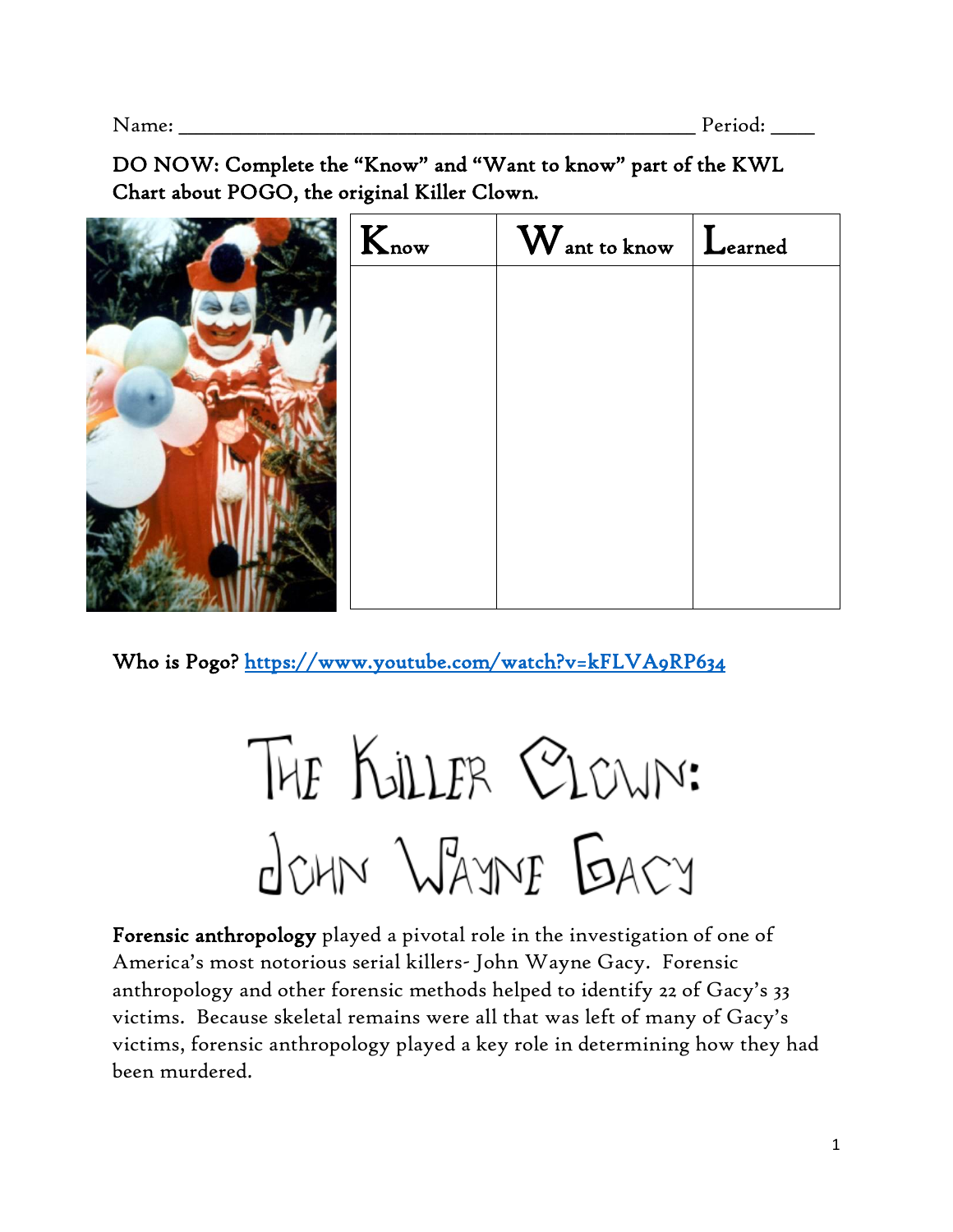In 1978, a 15-year-old named Robert Piest disappeared after work one day. His mother, who had come to pick up Robert from the pharmacy where he worked part-time, had been waiting for Robert when he told her that he was just going outside to talk to a man who had offered him a parttime job. After three hours of waiting, Mrs. Piest contacted the local police.

The man who had offered Robert a part-time job was a local contractor named John Wayne Gacy. When police went to Gacy's house to ask about the whereabouts of Robert Piest, Gacy denied having seen Robert. He told them he was unable to talk to them, as he had funeral details to attend to since a death had recently occurred in his family. Police asked Gacy to come to the police station later that



day. Gacy was questioned several hours later and continued to deny having seen Robert Piest. When a background check of Gacy was done, it was discovered that he had a criminal record for sexually assaulting a teenager and that he was also awaiting trial on another charge of sexual assault. This led police to obtain a search warrant for Gacy's house.

1. What probable cause allowed police to obtain a search warrant to search Gacy's home?

\_\_\_\_\_\_\_\_\_\_\_\_\_\_\_\_\_\_\_\_\_\_\_\_\_\_\_\_\_\_\_\_\_\_\_\_\_\_\_\_\_\_\_\_\_\_\_\_\_\_\_\_\_\_\_\_\_\_\_\_\_\_\_\_\_\_\_\_\_\_\_\_\_\_\_\_\_\_\_\_\_\_\_ \_\_\_\_\_\_\_\_\_\_\_\_\_\_\_\_\_\_\_\_\_\_\_\_\_\_\_\_\_\_\_\_\_\_\_\_\_\_\_\_\_\_\_\_\_\_\_\_\_\_\_\_\_\_\_\_\_\_\_\_\_\_\_\_\_\_\_\_\_\_\_\_\_\_\_\_\_\_\_\_\_\_\_



When police initially conducted a search of Gacy's house they discovered a strong stench in the crawl space below his house. However, the ground in the crawl space looked untouched so it was assumed it was simply the smell of sewage. Police did find numerous suspicious items in Gacy's house, including two high school graduation rings, marijuana, handcuffs, two driver's licenses from two unknown males, police badges, and several articles of boys clothing. Then –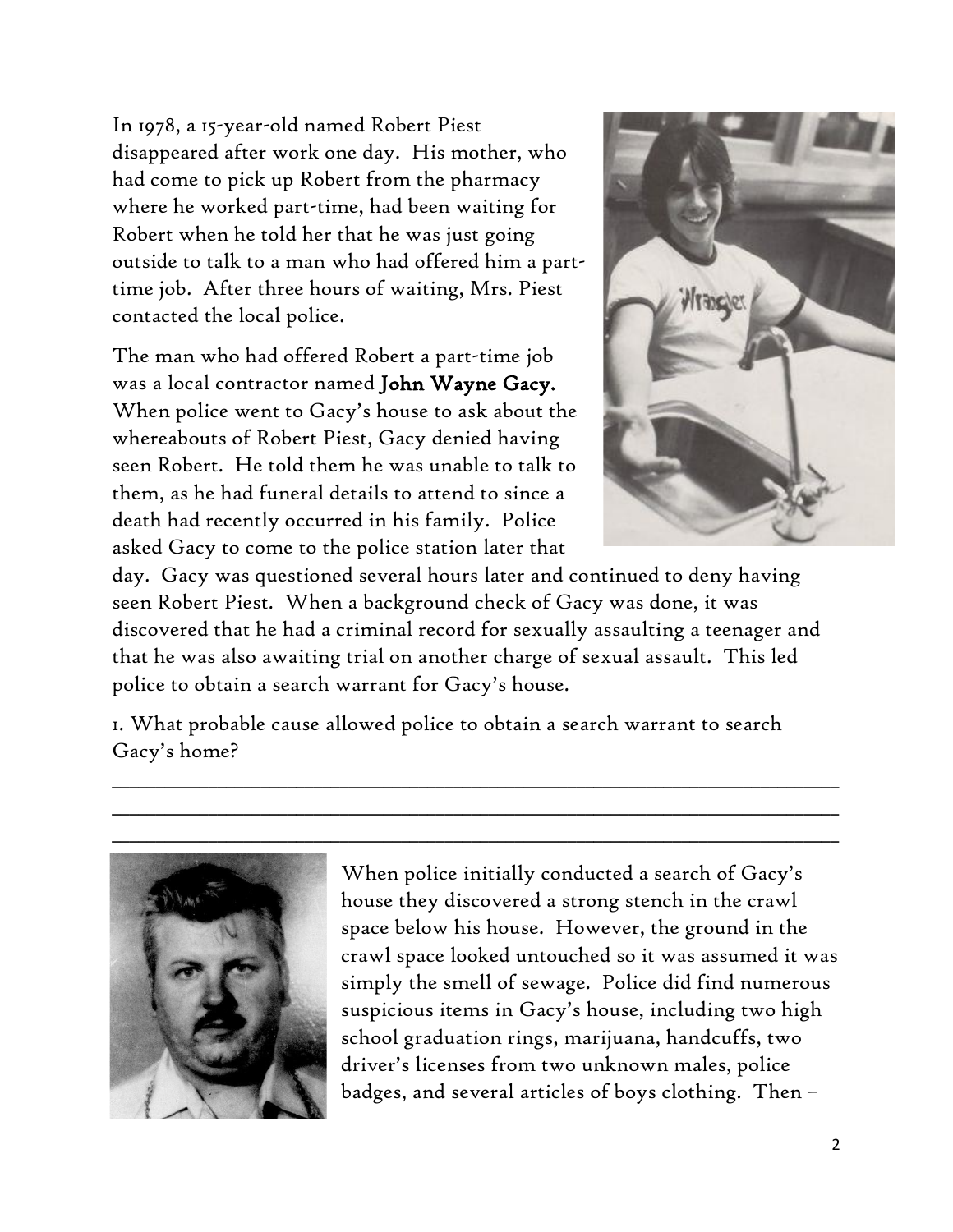in the trunk of one of Gacy's vehicles – police found strands of hair matching that of Robert Piest.

\_\_\_\_\_\_\_\_\_\_\_\_\_\_\_\_\_\_\_\_\_\_\_\_\_\_\_\_\_\_\_\_\_\_\_\_\_\_\_\_\_\_\_\_\_\_\_\_\_\_\_\_\_\_\_\_\_\_\_\_\_\_\_\_\_\_\_\_\_\_\_\_\_\_\_\_\_\_\_\_\_\_\_

\_\_\_\_\_\_\_\_\_\_\_\_\_\_\_\_\_\_\_\_\_\_\_\_\_\_\_\_\_\_\_\_\_\_\_\_\_\_\_\_\_\_\_\_\_\_\_\_\_\_\_\_\_\_\_\_\_\_\_\_\_\_\_\_\_\_\_\_\_\_\_\_\_\_\_\_\_\_\_\_\_\_\_

2. What biological evidence did police find on Gacy's property?

3. What physical evidence did police find on Gacy's property?

Finally, after further intensive investigations, police discovered that one of the graduation rings found at Gacy's house belonged to a teenager who had disappeared over a year earlier. They also discovered that three former employees of Gacy had mysteriously disappeared within the last 5 years.

All of this evidence led Gacy to finally confess to police that he had killed someone; however, he initially claimed it had been in self-defense. Gacy told police they could find the body under his garage. Police did find a body under the garage, but also found numerous remains under the crawl space of Gacy's house. Gacy then confessed to killing Robert Piest and over 30 other young men.

The search for bodies at Gacy's house was organized much like an archaeological site since the excavation had to be carefully conducted to preserve the decomposing remains and to keep them organized as some of the bodies were piled on top of each other. On the first day of the search, two bodies were found in the crawl space. As time passed, twenty-six more bodies were discovered beneath the crawl space. Some victims were buried so close together that it was hypothesized that they were probably killed or buried at the same time. Gacy told police that he had on several occasions killed more than one person at a time.

\_\_\_\_\_\_\_\_\_\_\_\_\_\_\_\_\_\_\_\_\_\_\_\_\_\_\_\_\_\_\_\_\_\_\_\_\_\_\_\_\_\_\_\_\_\_\_\_\_\_\_\_\_\_\_\_\_\_\_\_\_\_\_\_\_\_\_\_\_\_\_\_\_\_\_\_\_\_\_\_\_\_\_ \_\_\_\_\_\_\_\_\_\_\_\_\_\_\_\_\_\_\_\_\_\_\_\_\_\_\_\_\_\_\_\_\_\_\_\_\_\_\_\_\_\_\_\_\_\_\_\_\_\_\_\_\_\_\_\_\_\_\_\_\_\_\_\_\_\_\_\_\_\_\_\_\_\_\_\_\_\_\_\_\_\_\_

4. Where did investigators find the bodies of Gacy's victims?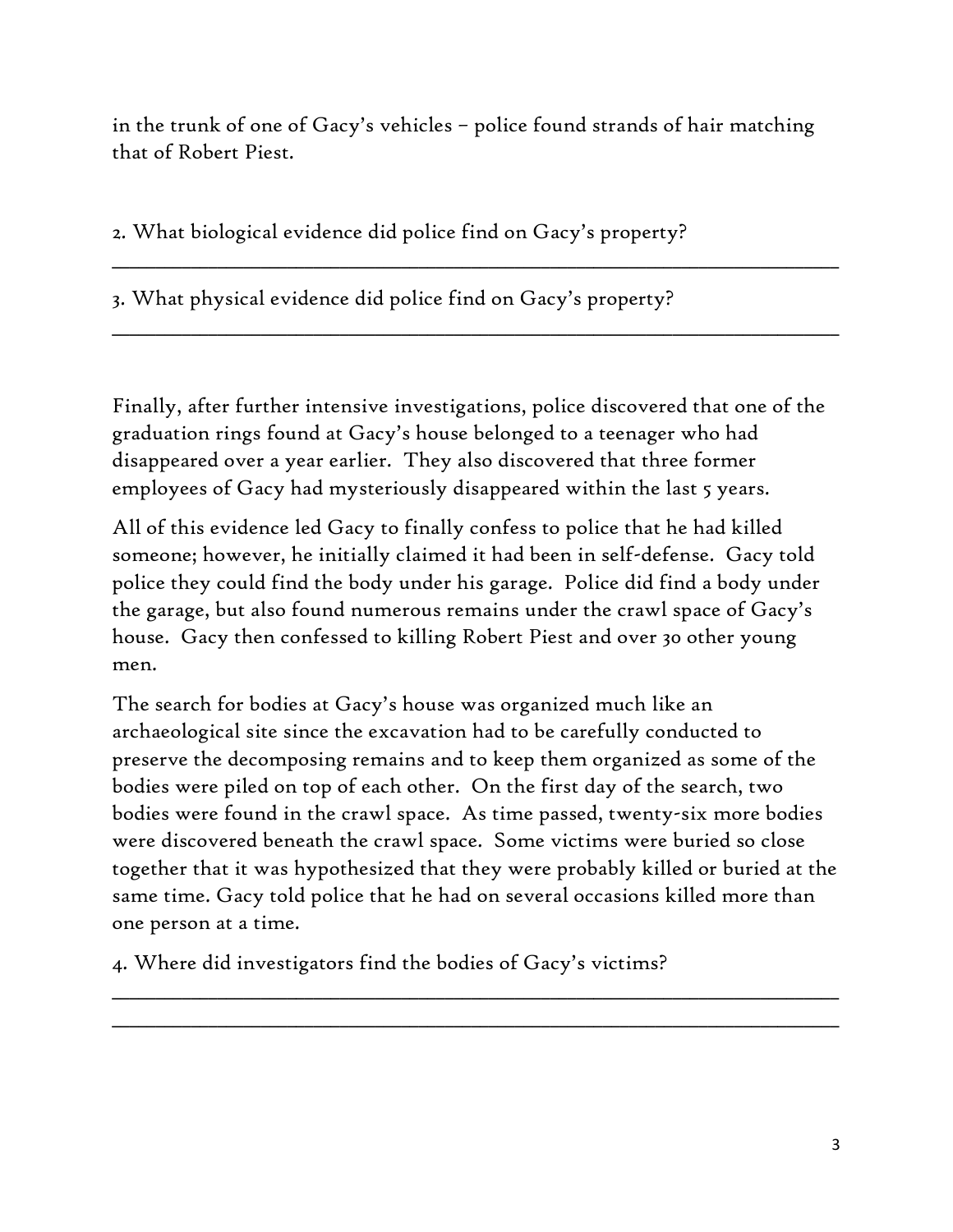

During the demolition of Gacy's property, the body of a young man preserved in the concrete of Gacy's patio was discovered. Another body was discovered under the recreation room of his house. By the end of December 1978, police removed a total of 29 bodies from Gacy's property. By the spring of 1979, police were able to connect four young male victims found in a local river to Gacy. Gacy confessed he disposed of the bodies in the river because he ran out of room in his crawl space and he had been experiencing back problems from digging the graves in the small crawl space. Robert Piest was one of the victims found in the local river. Like many of Gacy's victims, Robert had been sexually assaulted and suffocated after paper towels had been forced down his throat.

\_\_\_\_\_\_\_\_\_\_\_\_\_\_\_\_\_\_\_\_\_\_\_\_\_\_\_\_\_\_\_\_\_\_\_\_\_\_\_\_\_\_\_\_\_\_\_\_\_\_\_\_\_\_\_\_\_\_\_\_\_\_\_\_\_\_\_\_\_\_\_\_\_\_\_\_\_\_\_\_\_\_\_ \_\_\_\_\_\_\_\_\_\_\_\_\_\_\_\_\_\_\_\_\_\_\_\_\_\_\_\_\_\_\_\_\_\_\_\_\_\_\_\_\_\_\_\_\_\_\_\_\_\_\_\_\_\_\_\_\_\_\_\_\_\_\_\_\_\_\_\_\_\_\_\_\_\_\_\_\_\_\_\_\_\_\_

5. Why did Gacy start throwing the bodies in the river?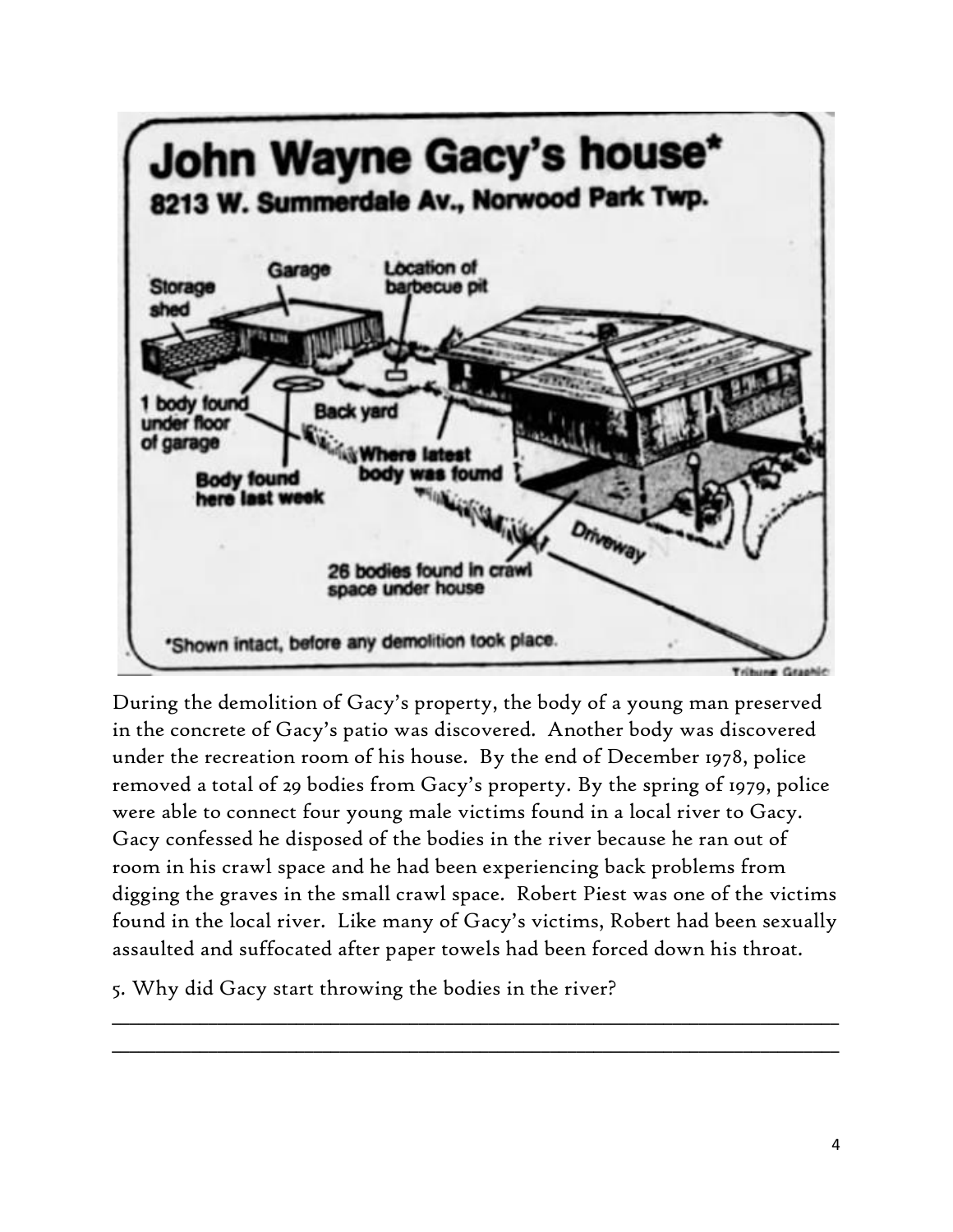## Bones Under Gacy's house:

<https://www.youtube.com/watch?v=c8IHPq9VgWI>

## 6. What does it mean when bones fuse?



7. What bone stops growing at approximately age 28?

8. All the victim's collar bones were not fused yet. What can you conclude from this data?

\_\_\_\_\_\_\_\_\_\_\_\_\_\_\_\_\_\_\_\_\_\_\_\_\_\_\_\_\_\_\_\_\_\_\_\_\_\_\_\_\_\_\_\_\_\_\_\_\_\_\_\_\_\_\_\_\_\_\_\_\_\_\_\_\_\_\_\_\_\_\_\_\_\_\_\_\_\_\_\_\_\_\_

\_\_\_\_\_\_\_\_\_\_\_\_\_\_\_\_\_\_\_\_\_\_\_\_\_\_\_\_\_\_\_\_\_\_\_\_\_\_\_\_\_\_\_\_\_\_\_\_\_\_\_\_\_\_\_\_\_\_\_\_\_\_\_\_\_\_\_\_\_\_\_\_\_\_\_\_\_\_\_\_\_\_\_ \_\_\_\_\_\_\_\_\_\_\_\_\_\_\_\_\_\_\_\_\_\_\_\_\_\_\_\_\_\_\_\_\_\_\_\_\_\_\_\_\_\_\_\_\_\_\_\_\_\_\_\_\_\_\_\_\_\_\_\_\_\_\_\_\_\_\_\_\_\_\_\_\_\_\_\_\_\_\_\_\_\_\_

Dr. Clyde Snow, a well-known forensic anthropologist, was hired to help identify victims that had been removed from Gacy's property. Dr. Snow used missing person reports to help him identify the unknown remains. For example, he identified one set of remains found at Gacy's property belonging to David Talsma using information from his missing person report. In December 1977, 19-year-old David had been reported missing. Records showed that David had fractured his left arm as a child. One set of remains from Gacy's property showed evidence of a fractured left arm that had healed. Also, the length of the remains matched David Talsma's height. The lats observation that Dr.



Snow used to identify these unknown remains was the fact that the left arm was several millimeters longer than the right arm and that the left scapula was slanted. Both of these observations enabled Dr. Snow to conclude that the remains belonged to a left-handed victim.

In the end, investigators used forensic anthropology techniques and dental records to identify all but nine of Gacy's victims. Gacy was found guilty and